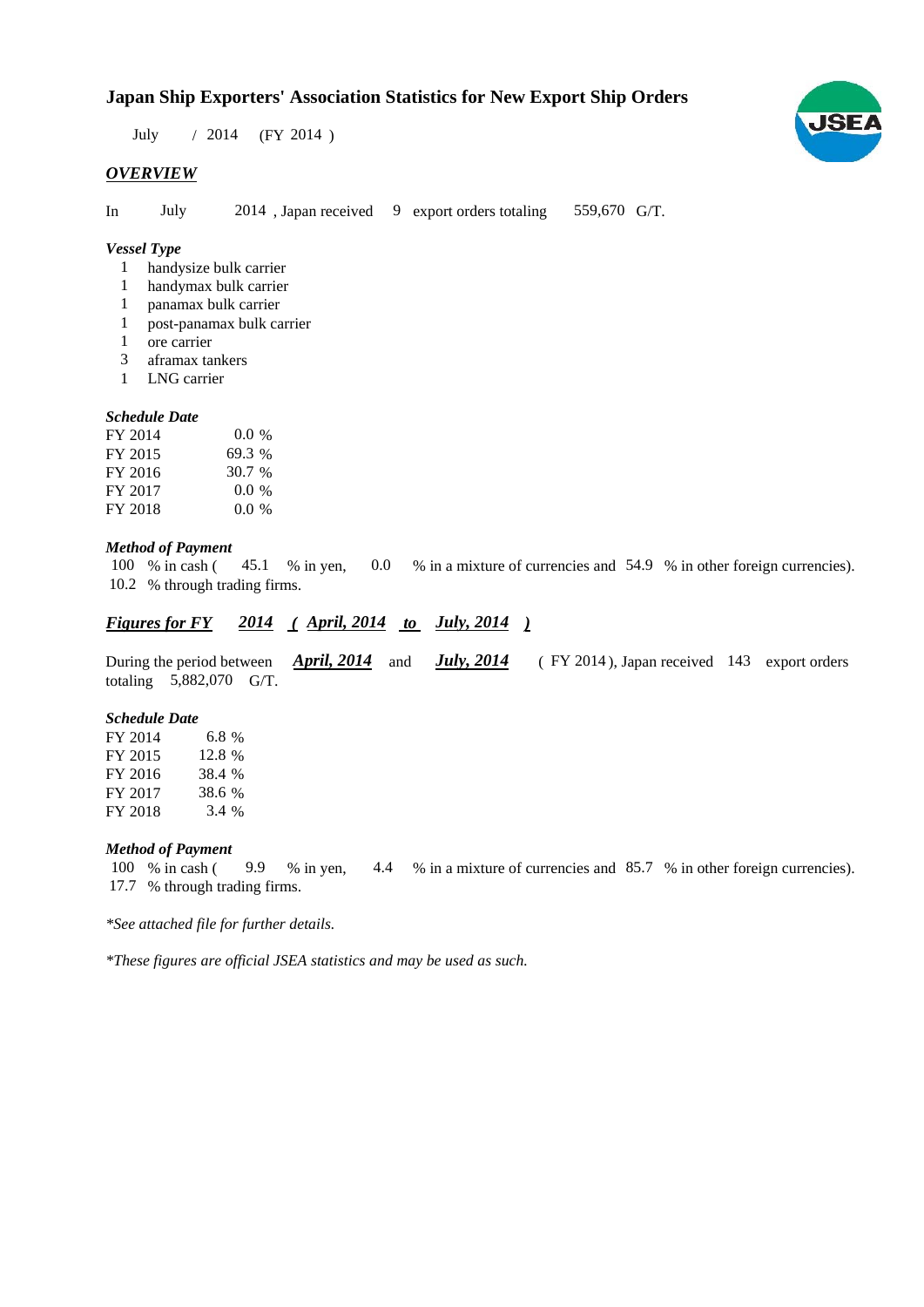## Based on Fiscal Year

JSEA (August 2014)<br>Jan 14 to Jul 14 No. G/T No. G/T No. G/T No. G/T No. G/T No. G/T No. G/T No. G/T $\mathrm{G}/\mathrm{T}$ General Cargos ( 30 1,570,570 2 156,000 5 647,500 0 0 9 354,960 0 0 14 1,002,460 22 1,888,060 Bulk Carriers 348 13,176,839 35 1,518,221 18 702,700 13 405,840 72 2,832,600 5 260,070 108 4,201,210 204 8,137,561 Tankers | 36| 1,685,800|| 9| 209,800| 6| 125,600| 1| 48,300| 10| 204,900| 4| 299,600| 21| 678,400|| 36| 1,146,100 Combined Carriers 0 0 0 0 0 0 0 0 0 0 0 0 0 0 0 0Others | 4| 58,170|| 1| 1,270| 0| 0| 0| 0| 0| 0| 0| 0| 0| 0| 1| 1,270 Total 418 16,491,379 47 1,885,291 29 1,475,800 14 454,140 91 3,392,460 9 559,670 143 5,882,070 263 11,172,991 FY 2014 / FY2013 (%) \* 175.9 69.3 116.9 47.6 241.5 48.4 123.1 \*\* 136.4 In CGT | | 7,984,890|| | 930,270| | 713,293| | 233,517| | 1,688,719| | 274,109| | 2,909,638|| | 5,435,378 Apr 13 to Mar 14 March 2014 April 2014 May 2014 June 2014 July 2014 Apr 14 to July 14 Jan 14 to Jul 14 Description

*Figures for shipbuilding orders of 500 G/T and over for export as steel vessels placed with JSEA members are covered.*

\*FY 2013/FY2012

\*\*Calendar Year 2014

# New Export Orders Placed in July 2014 (FY 2014)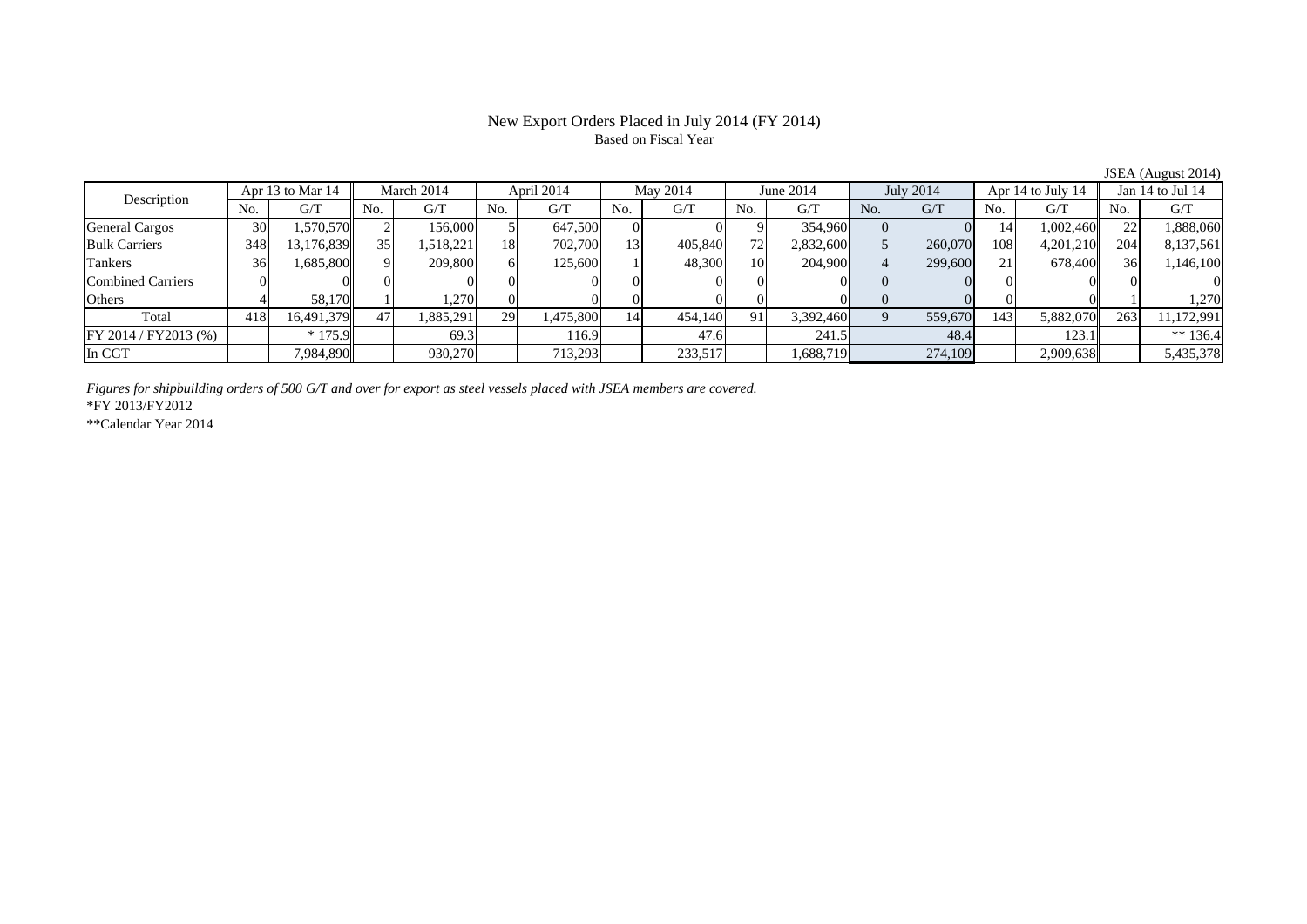### Export Ships Delivered in July 2014 (FY 2014) Based on Fiscal Year

|                         | Apr 13 to Mar 14 |            | March 2014 |           | April 2014 |         | May 2014  |         | June 2014      |             | July 2014 |           | Apr 14 to Jul 14 |           | Jan 14 to Jul 14 |           |
|-------------------------|------------------|------------|------------|-----------|------------|---------|-----------|---------|----------------|-------------|-----------|-----------|------------------|-----------|------------------|-----------|
| Description             | No.              | G/T        | No.        | G/T       | No.        | G/T     | No.       | G/T     | N <sub>0</sub> | G/T         | No.       | G/T       | No.              | G/T       | No.              | G/T       |
| <b>General Cargos</b>   | 19               | 741,628    |            | 158.516   |            |         |           | 129,456 |                | 6,460       |           |           |                  | 135,916   |                  | 377,810   |
| <b>Bulk Carriers</b>    | 244              | 10,598,375 | 28         | ,168,600  | 21         | 831,782 |           | 627,966 | 22             | 882,710     | 26        | 979,329   | 86               | 3,321,787 | 162              | 6,595,807 |
| Tankers                 |                  | 618,356    |            |           |            | 16,458  |           | 44,009  |                | 104,381     |           | 44,009    |                  | 208,857   |                  | 393,355   |
| Combined Carriers       |                  |            |            |           |            |         |           |         |                |             |           |           |                  |           |                  |           |
| Others                  |                  | 41.274     |            |           |            |         |           |         |                |             |           |           |                  |           |                  | 20.637    |
| Total                   | 274              | 1,999,633  | 30         | 1,327,116 | 22         | 848,240 | <b>20</b> | 801,431 | 25             | 993,551     | 27        | 1,023,338 | 94               | 3,666,560 | 179              | 7,387,609 |
| $FY 2014 / FY 2013$ (%) |                  | $*80.7$    |            | 92.5      |            | 98.8    |           | 93.5    |                | <b>78.0</b> |           | 92.9      |                  | 89.6      |                  | $** 86.7$ |
| In CGT                  |                  | 5,297,726  |            | 598,431   |            | 395,162 |           | 384,562 |                | 455,589     |           | 476,192   |                  | 1,711,505 |                  | 3,365,444 |

*Deliveries of new shipbuilding orders of 500 G/T and over for export as steel vessels placed with JSEA members are covered.*

\*FY 2013/FY2012

\*\*Calendar Year 2014

JSEA (August 2014)